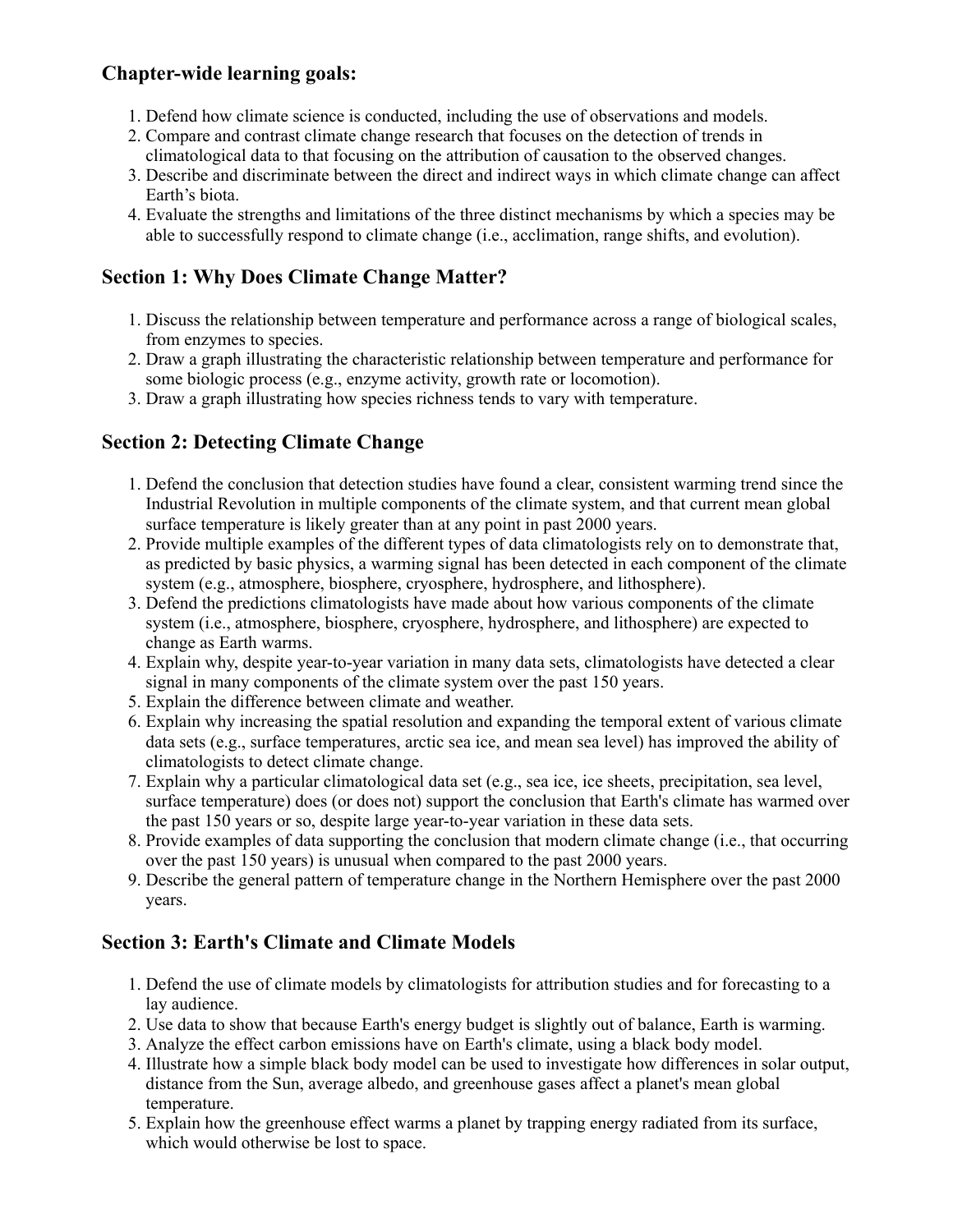- 6. Provide examples of how positive and negative feedbacks in Earth's climate system can accelerate or slow climate change, respectively.
- 7. Explain why climatologists are confident in the ability of global climate models/general circulation models, as a group, to recreate historic climate patterns.
- 8. Explain key differences between GCMs and simple black body climate models.

#### **Section 4: Humans and Climate Change**

- 1. Evaluate for a lay audience the evidence that humans are responsible for the changes in Earth's climate that have been observed since the Industrial Revolution.
- 2. Explain the relative ability of GCMs to recreate recent patterns of climate change, using models driven solely by natural forcings versus those driven by both natural and anthropogenic forcings.
- 3. Compare the drivers of modern climate change to those responsible for the glacial-interglacial cycles of the past 800,000 years.
- 4. Describe the general pattern of temperature change over the past 800,000 years.
- 5. Describe how atmospheric  $CO<sub>2</sub>$  has changed since 1950.
- 6. Persuade a lay audience that carbon emissions will need to be dramatically curtailed in order to limit the impacts of climate change on global ecosystems.
- 7. Contrast how mean global temperatures are likely to change over the next 100 years, depending on GHG emissions, as forecast by the various climate models used by the IPCC.
- 8. Summarize the key sources of uncertainty in climate models that limit their ability to produce accurate climate forecasts.
- 9. Explain how feedbacks can produce thresholds in the climate system that, once crossed, can produce rapid, unexpected changes that are hard to reverse.
- 10. Summarize the evidence suggesting that dramatic reductions in carbon emissions will be necessary to limit global temperature increases to 2 °C.
- 11. Describe projected spatial patterns of temperature change over the coming century.
- 12. Describe projected spatial patterns of precipitation change over the coming century.
- 13. Provide some examples of how the effects of climate change are expected to cascade through the climate system over the next century.

## **Section 5: Biological Consequences of Climate Change**

- 1. Explain how changes in temperature and/or precipitation can directly affect individual performance and, consequently, population growth rates.
- 2. Use performance curves to illustrate why temperate ectotherms are expected to be less sensitive to climate change than tropical species.
- 3. Describe the two primary ways in which climate change can indirectly affect population performance through altered species interactions.
- 4. Provide examples of how phenological mismatches caused by climate change can reduce a population's growth rate (e.g., by altering interactions between predators and prey or between plants and their pollinators).
- 5. Provide examples of how changes in community composition caused by climate change can reduce a population's growth rate (e.g., if increasing the range of vector organisms increases the spread of disease).
- 6. Provide examples of how climate change can alter ecosystem function (e.g., the fertilization effect, ocean acidification, or altered disturbance regimes).
- 7. Explain how climate change can both directly and indirectly affect species by altering habitat availability (e.g., the broad ramifications of reduced sea ice).
- 8. Contrast the direct and indirect ways in which climate change can impact human populations.
- 9. Provide examples of how changes in temperature and/or precipitation can directly affect mortality rates of human populations.
- 10. Provide examples of how changes in temperature and/or precipitation can indirectly affect mortality rates of human populations (e.g., natural disasters, disease vectors).
- 11. Evaluate whether a species may be able to respond to climate change quickly enough to avoid extinction.